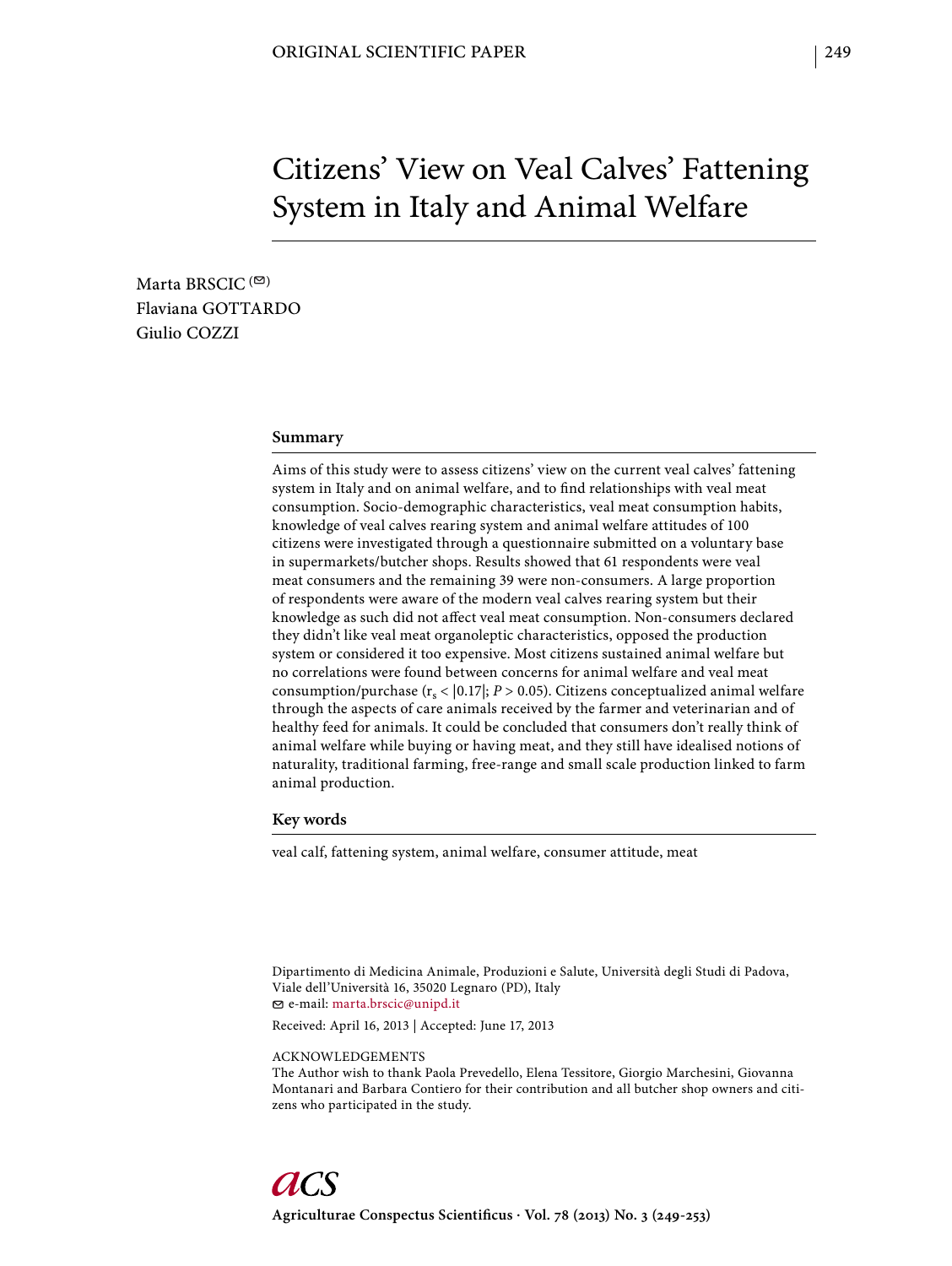#### **Aim**

Veal calves' fattening system faced relevant welfare improvements after the coming in force of the legislation for calves' protection (European Council Directive 2008/119/EC) but it is still blamed by the public opinion for insufficient animal welfare. Evidence of this ethical concern comes from several campaigns, initiatives, and actions that have been and are currently carried out in Europe against white veal meat (e.g. Freedom Food of the Royal Society for the Prevention of Cruelty to Animals, Compassion in World Farming, and Good Veal Campaign). There is a relevant gap between public's perception of animal production and the reality of the modern farming systems (Buller and Morris, 2003; Vanhonacker et al., 2008), particularly after industrialization and globalization arose big cultural and commercial barriers between farmers and consumers (Buller and Morris, 2003; Manning and Baines, 2004; Rollin, 2007). It was aim of this study, therefore, to assess citizens' knowledge on the current veal calves' fattening system in Italy and their point of view on animal welfare and if these affect veal meat consumption/non-consumption. In addition, citizens were characterized in terms of socio-demographic features in order to assess some of the factors affecting veal meat consumption, purchase and purchase frequency.

#### **Material and methods**

Preliminary testing of the questionnaire was carried out to make questions comprehensive to participants and to fine-tune its length according to an acceptable time required to complete it, not exceeding 10 minutes. Data used in this study were collected from September to December 2011 and from December 2012 to March 2013. A questionnaire was submitted to citizens in supermarkets/butcher shops on a voluntary base in Padova (city and province). It was composed of four parts. In the first part, the participants answered socio-demographic questions about their gender, age, educational level, residential area, household size and composition. In the second part, they answered questions about veal meat consumption/non-consumption with special emphasis on motivation for veal meat liking/disliking (i.e. organoleptic characteristics, quality/price ratio, healthiness, ethical concerns, etc.) and purchase frequency. In the third part, they answered questions aimed at assessing their knowledge about farm animal rearing systems and veal calf fattening in particular (i.e. the participants answered the question: "Which of the following photos (Figure 1 a, b, c, and d) better describes the actual veal calves' fattening system in Italy according to you?"). The fourth part aimed at assessing their interpretation of the concept of farm animal welfare through selected items as "healthy animals", "natural environment", "natural behaviour", etc. (Vanhonacker et al., 2008).

First a descriptive analysis of the items was drawn up to assess response frequencies and to describe respondents' socio-demographics. Cronbach's alphas were analyzed in order to evaluate the internal consistency among respondents and Spearman rank correlations were investigated. One-way nonparametric tests were performed for location differences of consumption, purchase and purchase frequency across gender, age, educational level, residential area, household size and composition.



**Figure 1.** Veal calves fattened in small groups (a), in traditional individual cages (b), on pasture (c), in large groups on straw (d).

### **Results and discussion**

Socio-demographic characteristics of the participants are reported in Table 1. Sixty-one respondents reported to eat white veal meat and they were mostly (87%) veal meat buyers. The remaining 39 respondents reported not to eat white veal meat, they were mainly non-buyers (64%) although some of them (31%) defined themselves as non-buyer but occasional consumer. This ambiguous response may be due to both, 1) the fact that less attention is given to meat type when consumption occurs in restaurants, cafeterias and bars as suggested by Buller (2009); and 2) the duality between citizens and consumers in regards to meat production as discussed by Grunert (2006). According to Grunert (2006), there is a distinction between the roles of individuals as citizens and as consumers. As citizens, people follow trends and form attitudes towards given meat production systems while as consumers they buy, prepare and consume meat products and these two roles could not be related or be even ambiguous.

In this study, veal meat consumption and purchase were consistent for  $\alpha$  = 0.89, therefore the first group of 61 respondents is further termed as *consumers*, and the second group of 39 respondents as *non-consumers*. Veal meat characteristics consumers like are mostly related to its consideration as lean and healthy (57%), followed by one or more of its organoleptic characteristics (taste, odour, tenderness, juiciness, and colour) (48%), use variety in different recipes (21%) and good quality/price ratio (21%). Motivations for non-consumption of veal meat comes from the dislike of one or several of its organoleptic characteristics (44%), opposition of the production system (36%), high cost (21%), habit to other meat types (8%), and consideration of it as not healthy (5%). Despite inferences from this study are limited, it could be discussed that the motivations for non-consumption where within the concerns reported by Rozin and Fallon (1987).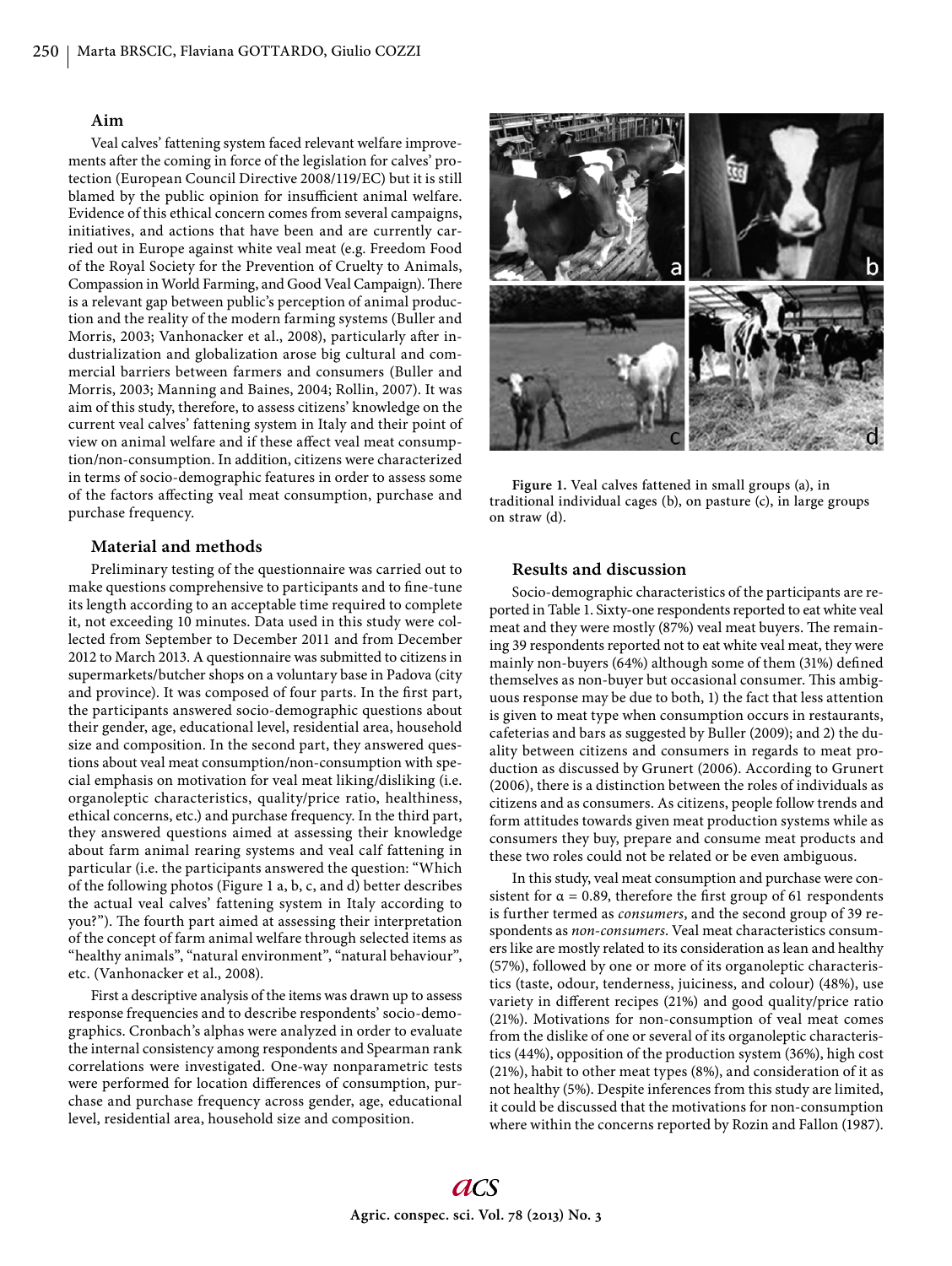ticked by 44 and 30 respondents, respectively.

ians and 12 followed either a gluten-free, lactose-free, low-fat or no-pork diet. As expected considering the survey location, most respondents (97) purchased other types of meat, either fresh or derived preparations (e.g. salami, sausages, etc.). Cattle beef, poultry and pork were predominantly chosen, respectively by 86, 79 and 73 respondents. Rabbit meat and horse beef were

Twenty-two respondents affirmed they knew how veal calves are reared and have visited a veal calves fattening unit at least once. The proportion of respondents' choice for specific descriptors of the veal calves rearing system is reported in Figure 2. According to these results, respondents views of the veal calves rearing system were clustered as traditional/not aware (40), real/ aware (32), ideal (13), or controversial (6) ( $\alpha \ge 0.84$ ). The proportion of respondents ticking the photo in Figure 1a corresponding to the predominant contemporary veal calves farming technique in Italy was 36. Thirty respondents choose the photo in Figure 1d, 16 choose the photo in Figure 1b and 16 the photo in Figure 1c. The choice of the descriptors was consistent with the choice of the photo ( $\alpha$  = 0.63), but there was a tendency towards a greater number of ticks for the photos in Figure 1c (calves on pasture) and in Figure 1d (calves on straw) than those for the same written response. This is probably because citizens have idealised notions of naturality of the farming systems as reported by Miele et al. (2007) or due to the fact that consumers don't really want to know how animals they eat are reared as speculated by Kenny (2009). In the present study, indeed, knowledge of the veal calves rearing system did not correlate with veal meat consumption ( $r = 0.17$ ;  $P > 0.05$ ) and purchase ( $r = 0.16$ ;  $P$ > 0.05). People who do not eat veal meat avoid it for reasons that are unrelated to their knowledge of the production process, and those who eat veal meat keep on having it although their knowledge. These findings furthermore point out the issue raised by Grunert (2006) regarding the different roles that people have as

| Characteristic                      | Level                                                                    | Number of<br>respondents |
|-------------------------------------|--------------------------------------------------------------------------|--------------------------|
| Gender                              | Female<br>Male                                                           | 52<br>47                 |
| Age (years)                         | < 25<br>$25 - 44$<br>$45 - 64$<br>$65+$                                  | 9<br>49<br>34<br>8       |
| Educational level                   | Primary or lower secondary<br>Upper secondary<br>Superior graduate       | 28<br>41<br>29           |
| Living environment                  | Rural<br>Suburban<br>Urban                                               | 45<br>26<br>27           |
| Household size                      | 1<br>$\overline{c}$<br>$\overline{3}$<br>$\overline{\mathbf{4}}$<br>$5+$ | 6<br>25<br>29<br>29<br>8 |
| Household composition<br>Children   | $\theta$<br>$1 +$                                                        | 57<br>41                 |
| Seniors/elders<br>Companion animals | 0<br>$1+$<br>$\Omega$                                                    | 79<br>17<br>44           |
|                                     | $1+$                                                                     | 54                       |

|              |  | Table1. Socio-demographic characteristics of the survey |  |
|--------------|--|---------------------------------------------------------|--|
| participants |  |                                                         |  |

According to these authors, concerns related to nature of the food are the first reason of dislike of food, in second place there are concerns related to appearance, texture, smell or taste, and in third place there is the anticipation of negative consequences following ingestion of food. Kubberød et al. (2006) confirmed that moral concerns for animals were in a direct relationship with dislike of meat and dislike of meat was negatively associated to red meat consumption.

Purchase frequencies were either occasional (14), few times a year (15), once-twice monthly (18), or once-twice weekly (14). Among respondents, 84 did not follow any diet, 4 were vegetar-

**How are veal calves reared?**

In dark barns, in individual wooden crates In group pens with little space allowance Indoors in light barns, in small groups of calves In groups with large space allowance to move freely Straw bedded laying area and large space allowance On pasture in summer and indoors in winter time

0 5 10 15 20 25 30 Blank, no response Fed only milk twice a day Fed milk and some solid feed Weaned and fed ad libitum

number of respondents

citizens and as consumers.



The way in which citizens conceptualize farm animal welfare was shown in Figure 3. The largest proportion of respondents interpreted animal welfare through the aspects of care animals received by the farmer and veterinarian and of healthy feed for healthy animals, followed by concepts of natural environment,

## **ACS Agric. conspec. sci. Vol. 78 (2013) No. 3**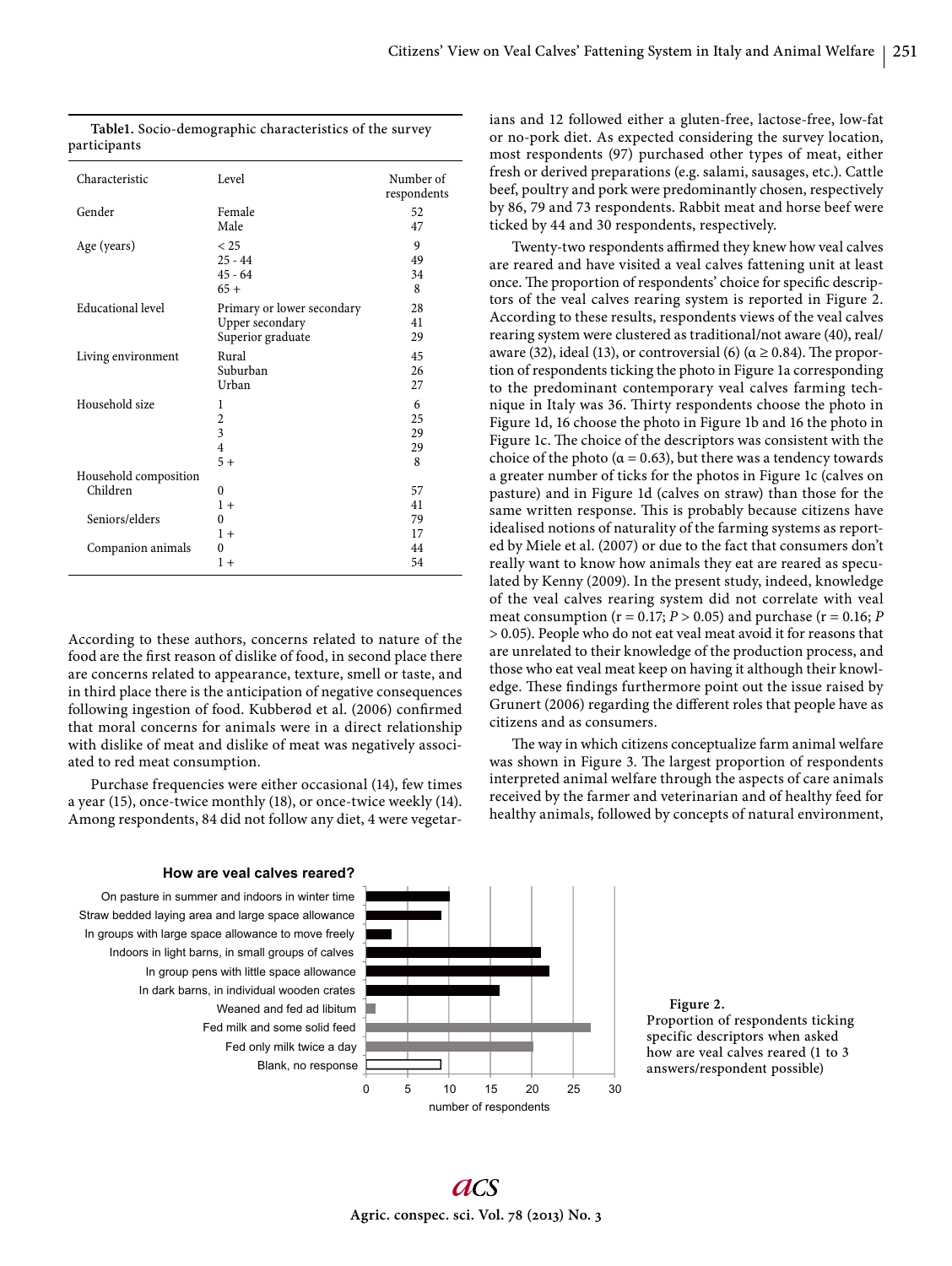

healthy animals and natural behaviour. Due to methodological limits of this study, no strong inferences to other studies may be done. However, results obtained in this study were in line with those of Vanhonacker et al. (2008) who reported that both, citizens and farmers perceived *feed and water*, *human-animal relationship*, and *animal health* as top priorities for farm animal welfare; with *animal health* given a higher importance by farmers rather than by citizens.

Seventy-nine respondents considered themselves as animal welfare sustainers. The ways they sustained animal welfare were by: not wasting food of animal origin (55); buying locally produced animal-origin food (44); buying free-range eggs (33); sustaining pro-animal-welfare organizations (7); buying organic products (6); and not eating meat (1). This is in line with Buller (2009) who reported that good animal welfare is largely associated, amongst citizens, with idealised notions of naturality, traditional farming, free-range and small scale production. No correlations were found between veal meat consumption/purchase, purchase frequency and concerns for animal welfare (r  $<$  [0.17]; *P*  $>$  0.05). These results could confirm that consumers don't really think of animal welfare while buying or having meat, as suggested by Miele et al. (2007) and Kenny (2009). Moreover, these results are in line with findings from Verbeke et al. (2010) regarding pork meat. Verbeke et al. (2010) found weak relationships between citizens' attitudes towards animal welfare and consumers' behaviour because even people who declared to be concerned about animal welfare and environment or who were in favour of small-scale pig farming, kept on eating pork meat. In the latter study concerned citizens, however, ate pork meat less frequently and in a more selective way.

In the current study, frequency of veal meat purchase was affected only by the living environment of respondents ( $P =$ 0.023). Purchase was less frequent in the rural area (few times a year) and more frequent in the urban area (weekly), reflecting directly the living area of respondents and, therefore, the ease to shop. No other significant distribution differences were detected in the current study for veal meat consumption, purchase and purchase frequency within gender, age, educational level, and household size and composition, although household socio-demographic characteristics were reported to be important clues in explaining variations in food choice (Roos et al., 1998; Ricciuto et al., 2006). In regards to the educational level, literature reported that higher education was associated with lower consumption of meat (Ricciuto et al., 2006), and greater

consumption of vegetables and fruit (Groth et al., 2001). In the current study the lack of significant differences could be due to the fact that most respondents were above compulsory schooling. In a similar way, the largest proportion of respondents not having children and elders in their family, might have interfered with the effect of the household composition on veal meat consumption, purchase and purchase frequency. This was unexpected in particular when considering that, according to Ricciuto et al. (2006), the age of household members reflected the fact that particular life stages (childhood, elder adulthood) have specific food needs and preferences which are incorporated into household purchase decisions.

#### **Conclusions**

A large proportion of respondents is not aware of the modern rearing system but their knowledge as such does not systematically affect veal meat consumption. This imply that there is no clear evidence of ethical concerns towards the veal calves rearing system in Italy and means that probably no production changes will be compulsory for the farmers in the short term. Nonconsumers declare not to like veal meat, to oppose the production system or to consider veal meat as too expensive. Regardless of veal meat consumption or dislike, most citizens sustain animal welfare and conceptualize it through care and healthy feed for animals. Veal meat choices are not influenced by gender, age, educational level and family context. It could be concluded that consumers don't really think of animal welfare while buying or having meat, and they still have idealised notions of naturality, traditional farming, free-range and small scale production linked to farm animal production.

#### **References**

- Buller H. (2009). What can we tell consumers and retailers? In: Butterworth A, Blokhuis H, Jones B, Veissier I (eds) Proc Conf - Delivering Animal Welfare and Quality: Transparency in the Food Production Chain. 8 - 9 October 2009, Uppsala, Sweden.
- Buller H., Morris C. (2003). Farm animal welfare: a new repertoire of nature-society relations or modernism re-embedded? Sociol Ruralis 43: 216-237.
- European Council Directive 2008/119/EC. (2008). Council Directive 2008/119/EC of 18 December 2008 laying down minimum standards for the protection of calves. Official Journal of the European Union L10/7.
- Fallon A.E., Rozin P. (1983). The psychological bases for food rejections by humans. Ecol Food Nutr 13: 15-26.